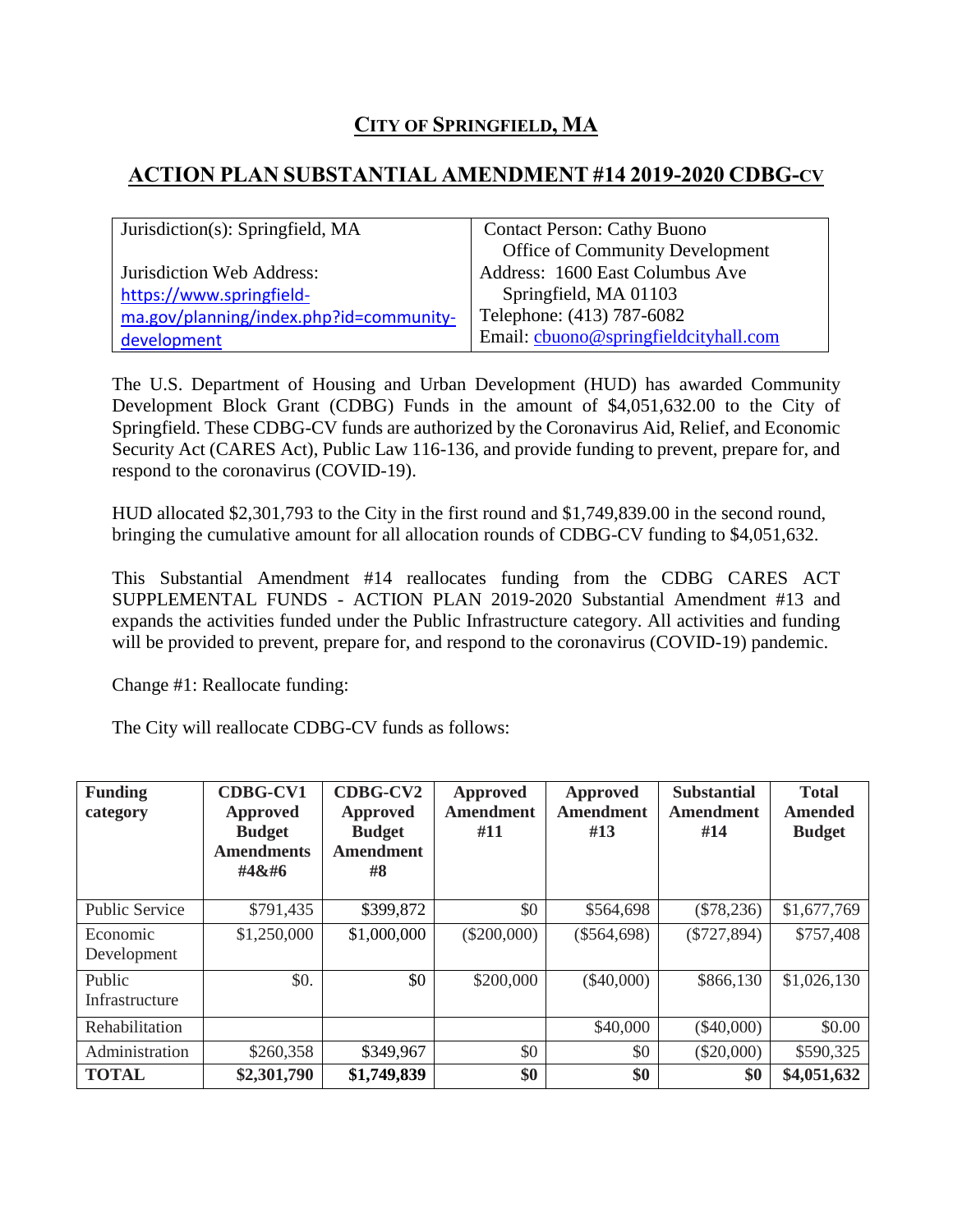## Change #2: Expanded Activity

## **Public Infrastructure**

- Increased Funding: \$866,130
- Eligibility:  $24$  C.F.R.  $570.201(c)$
- National Objective: Low/Mod
- Description: Funds will be used for Public Infrastructure Improvements to address the impact of the COVID-19 pandemic on neighborhood commercial districts. Right of way enhancements will include installation or repair of streets, street drains, decorative lighting and seating, storm drains and gutters, curbing and curb cuts, installation of public trees and traffic lights/signals, crosswalks and sidewalks. Foot traffic to neighborhood commercial districts as a result of the pandemic significantly decreased, these improvements will increase walkability and improve pedestrian safety for residents seeking outdoor recreation to improve health outcomes, while also making business districts more accessible for neighborhood patrons. Enhancements in this category will permit businesses to expand outdoor capacity and continue the shift towards drive-up and curbside business models to comply with COVID-19 pandemic safety protocols, while also minimizing impact on foot traffic. Installation of new street trees provides shade for patrons and residents and will improve air quality and health outcomes for neighborhood residents already disproportionately impacted by the pandemic.

The supplemental award allows reimbursement of costs of eligible activities incurred regardless of the date to prevent, prepare for, or respond to coronavirus.

The CARES Act provides that the City must follow our existing requirements for development of this substantial amendment to our action plan that describes the amount of funding in the supplemental allocation and the planned use of funds. However, that the 30-day minimum for the required public comment period is waived for this substantial amendment; instead, the City must provide no less than five (5) days for public comment on the substantial amendment.

This amendment has been published to the City's website and advertised on the City's social media accounts on February 25, 2022. A public hearing will take place on Facebook live on March 2, 2022 at 10:30 a.m. at [https://www.facebook.com/CityofSpringfieldMA.](https://www.facebook.com/CityofSpringfieldMA) Spanish-speaking staff will be present and available for translation at the hearing. Accommodations for disabilities will be provided upon request.

Comments may be submitted on Facebook during the public hearing.

Comments may also be submitted in the following ways:

- Written comments via email to Cathy Buono, chuono@springfieldcityhall.com.
- Written comments mailed to the Springfield Office of Community Development, 1600 E. Columbus Ave., Springfield, MA 01103